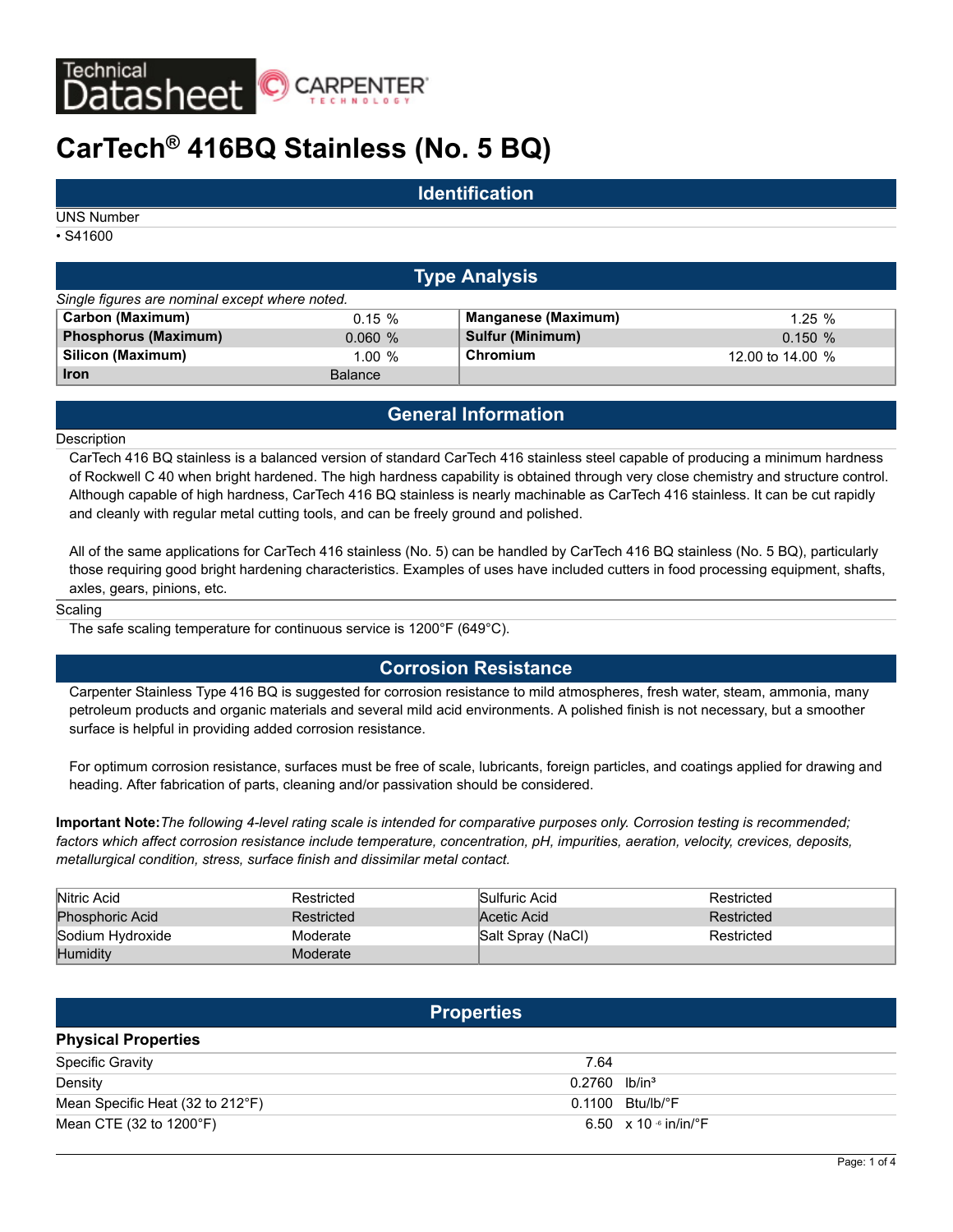Electrical Resistivity (70°F) 343.0 ohm-cir-mil/ft

**Typical Mechanical Properties**

#### **Typical Room Temperature Mechanical Properties**

 $1\frac{5}{6}$ " (34.9 mm) round bar, hardened 1800°F (982°C), 1/2 hour, oil quench, tempered 1 hour

|      | <b>Tempering</b><br>Temperature |     | 0.2% Yield<br><b>Strength</b> |     | <b>Ultimate</b><br>Tensile<br>Strength | %<br>Elongation<br>in 4D | $\frac{1}{2}$<br><b>Reduction</b><br>of Area | Charpy<br><b>V-Notch</b><br><b>Impact Strength</b> |     | Rockwell C<br><b>Hardness</b> |
|------|---------------------------------|-----|-------------------------------|-----|----------------------------------------|--------------------------|----------------------------------------------|----------------------------------------------------|-----|-------------------------------|
| °F   | ۰c                              | ksi | <b>MPa</b>                    | ksi | <b>MPa</b>                             |                          |                                              | <b>ft/lb</b>                                       | J   |                               |
| 300  | 149                             | 159 | 1096                          | 206 | 1420                                   | 13                       | 40                                           | 20                                                 | 27  | 43                            |
| 500  | 260                             | 152 | 1048                          | 195 | 1344                                   | 13                       | 45                                           | 25                                                 | 34  | 42                            |
| 700  | 371                             | 158 | 1089                          | 195 | 1344                                   | 14                       | 45                                           | 25                                                 | 34  | 42                            |
| 900  | 482                             | 163 | 1124                          | 198 | 1365                                   | 14                       | 50                                           | 13                                                 | 18  | 41                            |
| 1000 | 538                             | 148 | 1020                          | 174 | 1200                                   | 15                       | 50                                           | 15                                                 | 20  | 38                            |
| 1100 | 593                             | 105 | 724                           | 125 | 862                                    | 17                       | 55                                           | 60                                                 | 81  | 28                            |
| 1200 | 649                             | 90  | 621                           | 110 | 758                                    | 18                       | 55                                           | 75                                                 | 102 | 22                            |

### **Heat Treatment**

#### Annealing

Heat uniformly to 1300/1400°F (704/760°C); soak, remove from furnace and cool in air. Brinell approximately 212. For maximum softness anneal from a temperature of 1500/1650°F (816/900°C) and cool in furnace. Brinell approximately 170.

#### **Hardening**

Heat to 1750/1850°F (954/1010°C), soak at heat, cool as appropriate. The more rapid the cooling rate, the higher the resultant hardness.

#### **Tempering**

Temper to obtain hardness and mechanical properties desired.

Tempering this alloy in the range of 750/1050°F (399/566°C) results in decreased impact strength and also reduced corrosion resistance (the nature and extent of which vary with the media involved). However, tempering in this range is sometimes necessary to obtain the strength and ductility properties required. In many applications and environments, the reduced impact strength is not necessarily detrimental, and the corrosion resistance is only mildly reduced or even unaffected.

### **Workability**

#### Hot Working

Carpenter Stainless Type 416 BQ can be readily hot headed and drop forged. Heat uniformly to 2100/2250°F (1149/1232°C); forge and cool in air. Cool large forgings slowly in dry lime or ashes. Trim hot if possible; otherwise anneal and trim cold. Do not forge below 1700°F (927°C).

#### Cold Working

Carpenter Stainless Type 416 BQ will withstand moderate cold work, but is not recommended for severe cold upsetting. The major applications for this steel are in parts that are machined to shape.

#### **Machinability**

Carpenter Type 416 BQ cuts freely because of the addition of sulfur. In automatic screw machines, it machines similar to 1144.

Following are typical feeds and speeds for Carpenter stainless Type 416 BQ.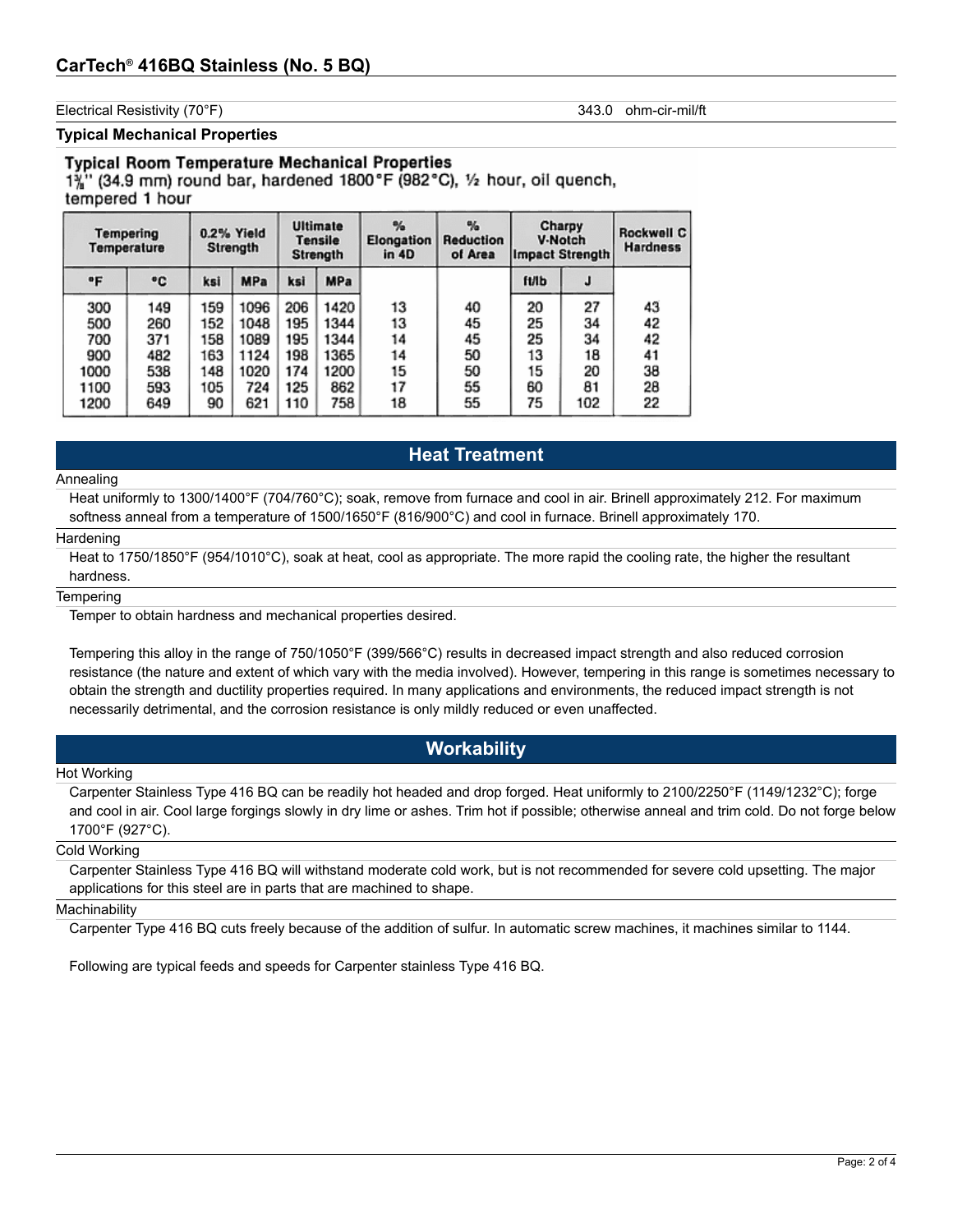### Typical Machining Speeds and Feeds - Carpenter Stainless Type 416BQ (No. 5BQ)

The speeds and feeds in the following charts are conservative recommendations for initial setup. Higher speeds and feeds may be attainable depending on machining environment.

### Turning-Single-Point and Box Tools

| Depth     |          | Micro-Melt® Powder High Speed Tools |            | Carbide Tools (Inserts) |             |        |       |  |
|-----------|----------|-------------------------------------|------------|-------------------------|-------------|--------|-------|--|
| of Cut    | Tool     |                                     |            | Tool                    | Speed (fpm) |        | Feed  |  |
| (Inches). | Material | Speed (fpm)                         | Feed (ipr) | Material                | Uncoated    | Coated | (ipr) |  |
| .150      | M48. T15 | 192                                 | .015       | CБ                      | 615         | 765    | 015   |  |
| 025       | M48. T15 | 204                                 | .007       |                         | 665         | 815    | .007  |  |

### Turning-Cut-Off and Form Tools

| Tool Material              |                        |       | Feed (ipr)                            |      |      |      |       |       |       |  |
|----------------------------|------------------------|-------|---------------------------------------|------|------|------|-------|-------|-------|--|
| Micro-                     |                        | Speed | Cut-Off and Form Tools Width (inches) |      |      |      |       |       |       |  |
| Melt<br>Powder<br>HS Tools | Car-<br>bide<br>Fools: | (fpm) | 1/16                                  | 1/8  | 1/4  | 1/2  |       | 1 ½   |       |  |
| M48.T15                    |                        | 162.  | .0015                                 | .002 | 0025 | .002 | .0015 | .001  | .001  |  |
|                            | C6                     | 420   | .004                                  | .005 | .007 | .005 | .004  | .0035 | .0035 |  |

### Rough Reaming

| Micro-Melt Powder |               |                   |                | Feed (ipr) |     |      |                          |     |     |
|-------------------|---------------|-------------------|----------------|------------|-----|------|--------------------------|-----|-----|
| HS Tools          |               | Carbide Tools     |                |            |     |      | Reamer Diameter (inches) |     |     |
| rool<br>Material  | Speed<br>(fpm | l ool<br>Material | Speed<br>`fpm) | 1/8        | 1/4 | 1/2  |                          | 1 % |     |
| M48. T15          | 150 -         |                   | 45             | ОО5        | 008 | U13. | .018                     |     | 025 |

#### Drilling

| High Speed Tools             |               |                                                             |            |             |              |               |               |              |               |  |
|------------------------------|---------------|-------------------------------------------------------------|------------|-------------|--------------|---------------|---------------|--------------|---------------|--|
| Tool                         | Speed         | Feed (inches per revolution) Nominal Hole Diameter (inches) |            |             |              |               |               |              |               |  |
| Material                     | (fpm)         | 1/16                                                        | 1/8        | 1/4         | 1/2          | 3/4           |               | 1 ½          |               |  |
| M42<br>C <sub>2</sub> Coated | 95-110<br>240 | .001<br>.001                                                | 003<br>003 | 006<br>.006 | 010<br>.0085 | .014<br>.0119 | .017<br>.0136 | 021<br>.0158 | .025<br>.0158 |  |

### Die Threading

| FPM for High Speed Tools |              |              |               |                |  |  |  |  |
|--------------------------|--------------|--------------|---------------|----------------|--|--|--|--|
| 「ool Material            | or less, tpi | 8 to 15, tpi | 16 to 24, tpi | 25 and up, tpi |  |  |  |  |
| . M10<br>M7              | 10-20        | 15-30        | 25-40         | 35-45          |  |  |  |  |

#### Milling, End-Peripheral

|      | Micro-Mell Powder High Speed Tools             |     |                                             |      |      |      | Carbide Tools       |                      |            |      |      |      |
|------|------------------------------------------------|-----|---------------------------------------------|------|------|------|---------------------|----------------------|------------|------|------|------|
| ଛ    |                                                |     | Feed (ipt)                                  |      |      |      |                     |                      | Feed (ipt) |      |      |      |
|      | έ<br>ळ<br>Φ<br>g<br>epp<br>D<br>ğ<br>န္တီ<br>ಹ | ᇹᇰ  | Cutter Diameter (in)<br>$\overline{\sigma}$ |      |      |      |                     | Cutter Diameter (in) |            |      |      |      |
|      |                                                | 長   | 1/4                                         | 1/2  | 3/4  | 1-2  | g<br>ter<br>at<br>Σ | င်များ<br>(ကျော်     | 1/4        | 1/2  | 3/4  | 1-2  |
| .050 | M48.<br>T15                                    | 156 | 001                                         | .002 | .004 | .005 | C6                  | 350                  | .001       | .002 | .005 | .007 |

#### Tapping

|       | Broaching        |  |
|-------|------------------|--|
| Fools | Micro-Melt Powde |  |
|       |                  |  |

| High Speed Tools |              |  |                | Micro-Melt Powder High Speed Tools |                 |
|------------------|--------------|--|----------------|------------------------------------|-----------------|
| Tool Material.   | Speed (fpm). |  | Tool Material. | Speed (fpm)                        | Chip Load (ipt) |
| M7, M10          |              |  | . M7<br>M2.    |                                    | JO4             |
|                  |              |  |                |                                    |                 |

### Additional Machinability Notes

Figures used for all metal removal operations covered are starting points. On certain work, the nature of the part may require adjustment of speeds and feeds. Each job has to be developed for best production results with optimum tool life. Speeds or feeds should be increased or decreased in small steps.

### **Weldability**

Carpenter Stainless Type 416 BQ is not recommended for welding.